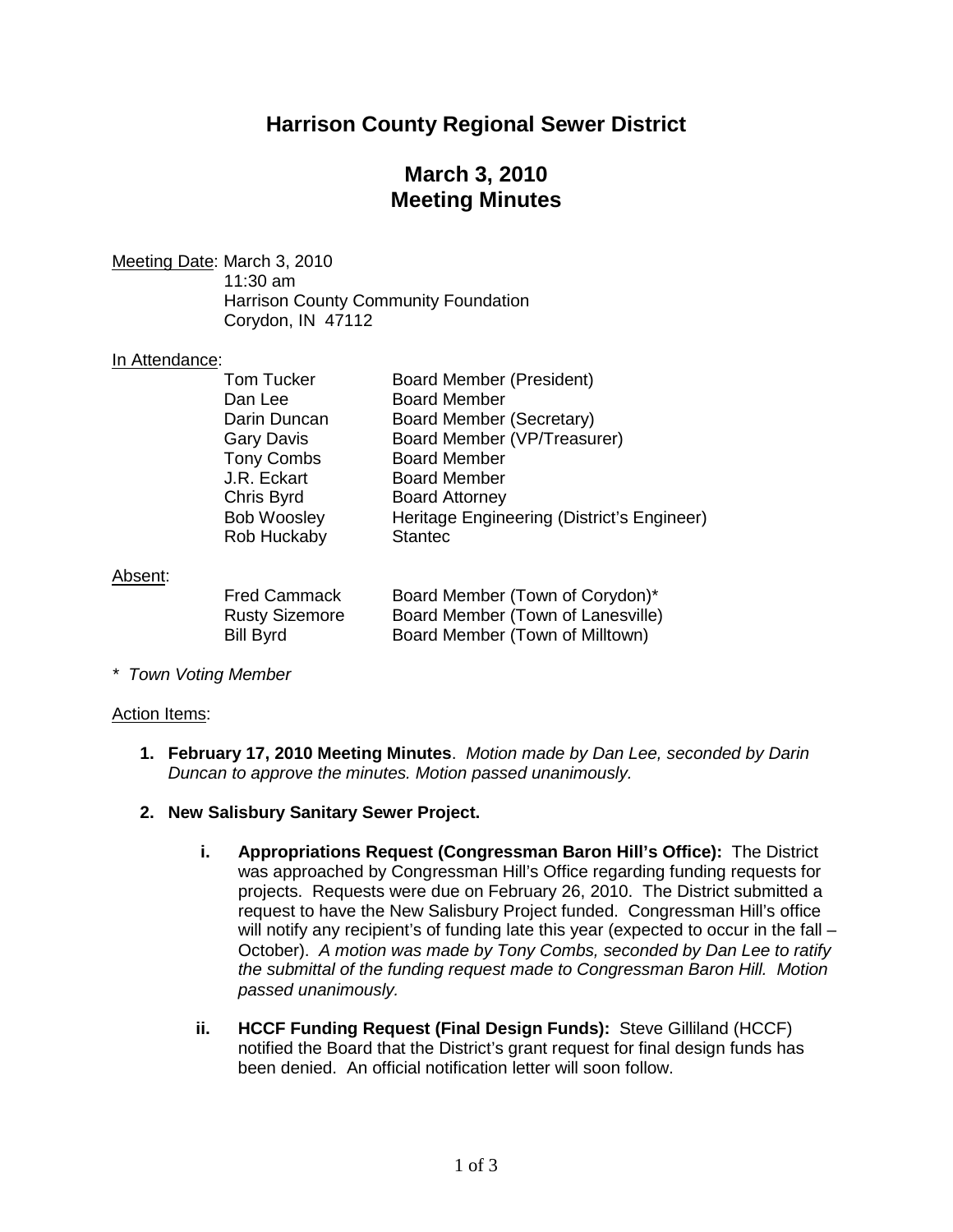### **3. Stormwater Section 319 Grant Submittal Update:**

- **i.** Darin Duncan, Rob Huckaby, and Bob Woosley attended a review meeting with IDEM officials (Laura Beiberich and Kathleen Hagan) to discuss the grant submittal and issues with why it was rejected and not reviewed. A draft letter was distributed that will be used as a follow up to make a formal request that IDEM reconsider the District's application. It was agreed that a one page summary letter shall be prepared and submitted. The details of the meeting shall be included as an attachment to the one page summary letter. *A motion was made by Dan Lee, seconded by Gary Davis to allow the letter to be signed outside of the meeting. Motion passed unanimously.*
- **ii.** Board Members requested that a summary of costs expended to date be prepared and presented to the Board at the next meeting. This information will be discussed and a determination will be made regarding re-submittal of the application. **Applications are due July 1, 2010.**

### **4. Other Business:**

- **i. Berkshire WWTP Easement:** SSK Communities has never recorded the easement that was to have been granted to the District for the WWTP site. Kurt Kenney with SSK has requested that the District draft the easement plat and SSK will record. Bob Woosley shall work with Chris Byrd to draft an easement agreement with SSK Communities for the recording of the easement for the WWTP site.
- **ii. District Monthly Board Meetings:** The District Board has always strived to reduce meetings to one time per month (currently meeting twice per month). Due to amount of effort involved on past items it was not practical to meet one time per month. However, the Board has worked hard at getting key ordinances and policies and procedures in place. It was agreed that the District can now move to meeting one time per month. Special meetings may be called from time to time on an as needed basis. *A motion was made by JR Eckart, seconded by Dan Lee to begin meeting one time per month starting in April with said meeting being held on the third Wednesday of each month at 8:30 am. Motion passed unanimously.*

## **iii. Invoice Approvals:**

- a. **Hospital & Medical Office Bldg (\$5,186.45).** Deposit being made for January service charges.
- b. **Town of Corydon (\$3,391.50).** February sewer charges for Hospital Medical Campus service area. *Motion made by Gary Davis, seconded by JR Eckart to approve payment. Motion passed unanimously.*
- c. **Aqua Utility Services (\$2,303.30).** March Operations charges and autodialer for Berkshire WWTP. *Motion made by Gary Davis, seconded by JR Eckart to approve payment. Motion passed unanimously.*
- d. **IDEM (\$350).** Annual permit fee. *Motion made by Gary Davis, seconded by JR Eckart to approve payment. Motion passed unanimously.*
- e. **Heritage Eng. (\$8,350).** Engineering support fees for Nov, Dec, and January. *Motion made by Tony Combs, seconded by Dan Lee to approved payment. Motion passed unanimously.*